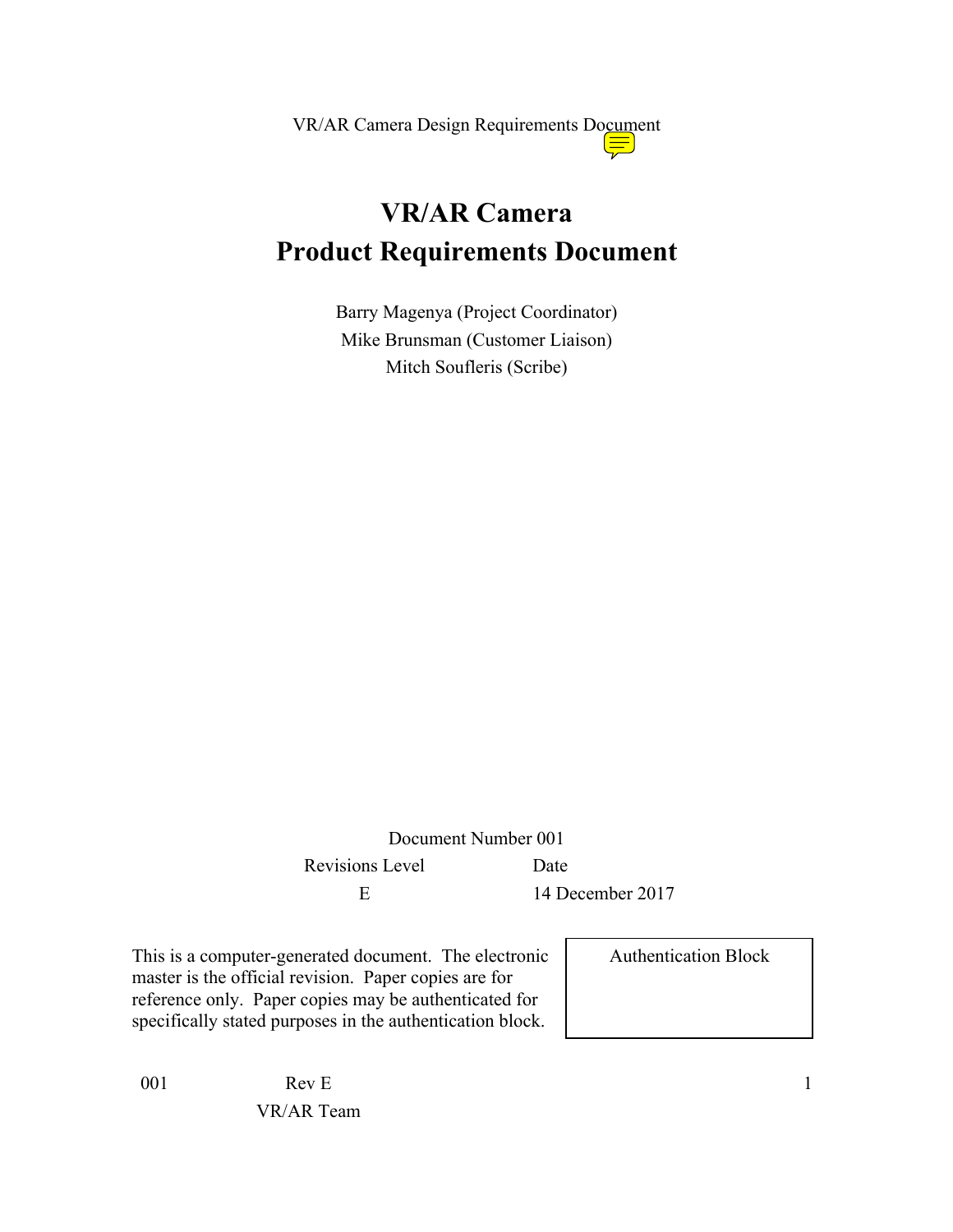| <b>VR/AR Camera Design Requirements Document</b> |  |  |  |  |  |
|--------------------------------------------------|--|--|--|--|--|
|--------------------------------------------------|--|--|--|--|--|

|              | Rev Description                        | Date             | Authorization |
|--------------|----------------------------------------|------------------|---------------|
| $\mathbf{A}$ | Release                                | November 2 2017  | All           |
| $\mathbf{B}$ | <b>Updated Vision and Sensor specs</b> | November 17 2017 | All           |
| $\mathbf{C}$ | <b>Updated Vision</b>                  | December 1 2017  | All           |
| D            | <b>Added Full Test Protocol</b>        | December 12 2017 | All           |
|              | E Added Cost and Final Formatting      | December 14 2017 | All           |

**NOTE: Customer Approval was given as of Revision D on 12/8/2017. Revision E was emailed to customer and no response was provided.**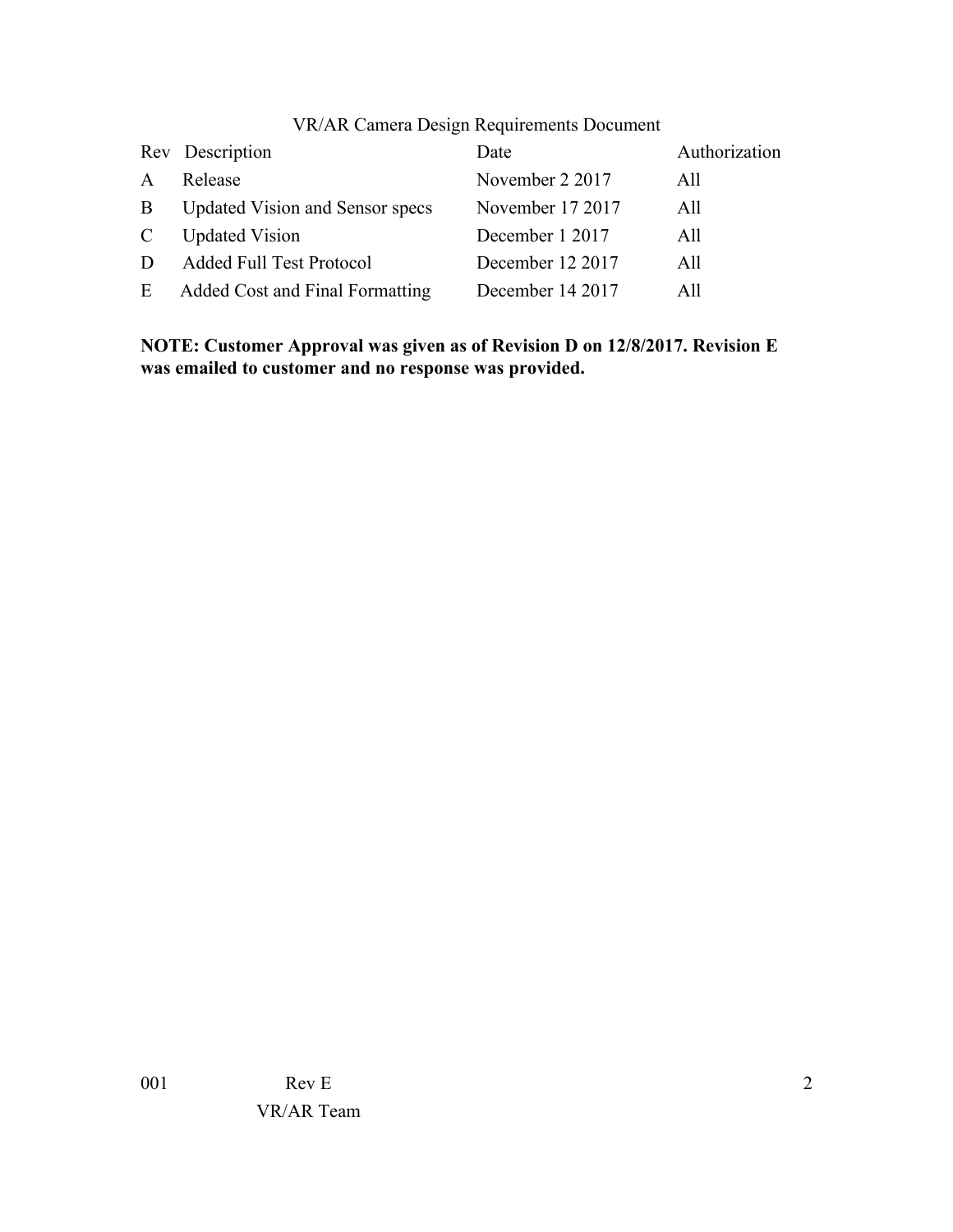# **Table of Contents**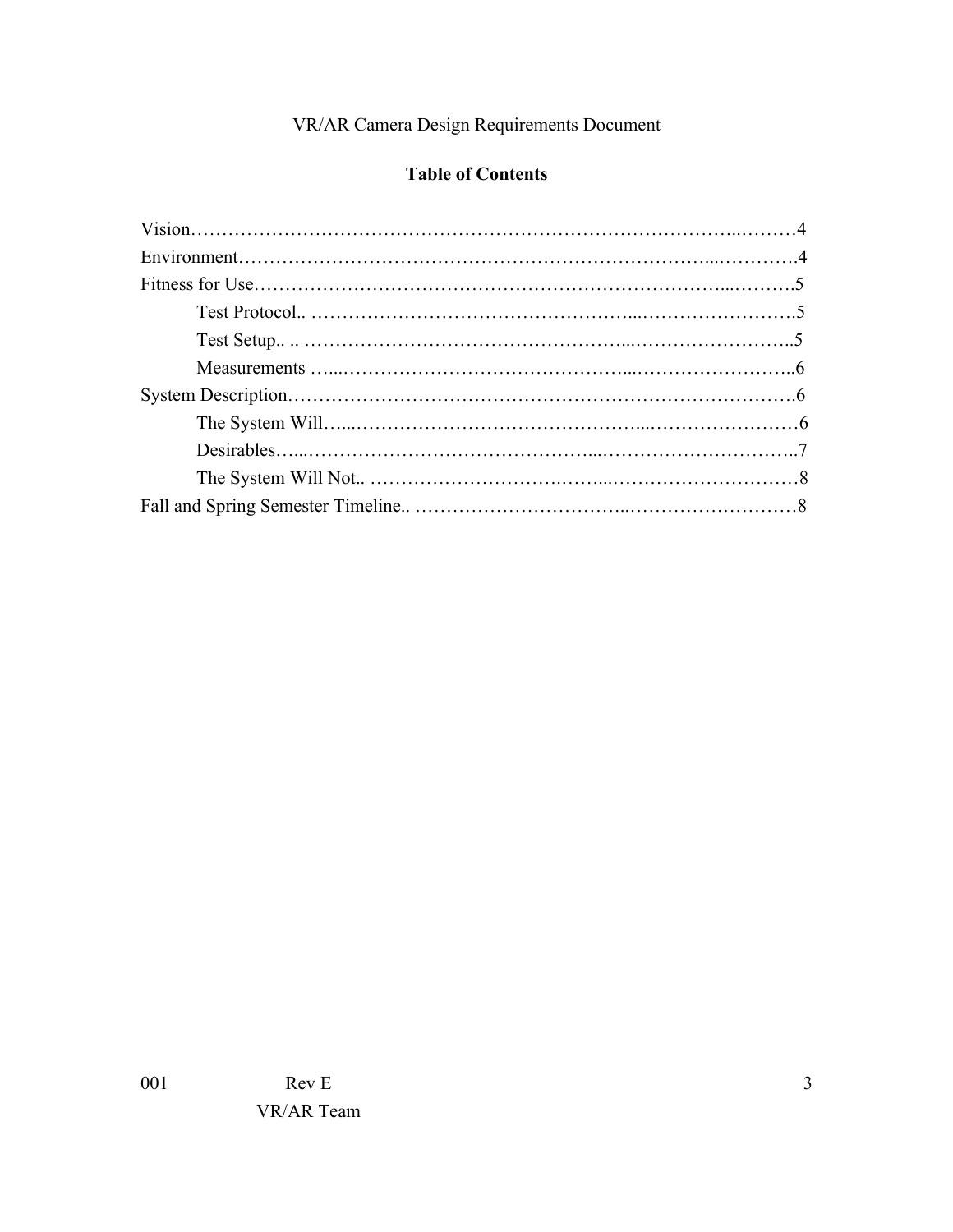The customer, Raptor Vision LLC, has provided a commercially available fisheye camera lens with 250° field of view for experimentation. While Raptor Vision has developed dewarping software to stream video from this lens rectilinearly, they still do not produce their own lenses. Various tests will be performed and will aim to provide Raptor Vision with information that will eventually contribute to the development of their own, in-house fisheye optic(s) with an even wider field of view. All resources and assistance are provided by Raptor Vision employees James Francis (Chief Executive Officer), Magnus Jansson (Chief Technologist), and Oleksandr Lysenko (Computer Vision Engineer), along with our faculty advisor, Aaron Michalko.

#### **Vision:**

The project vision is for an:

Application-specific, field-varying resolution classification of the fisheye camera lens for use in a VR/AR video streaming system. Because Raptor Vision's desired camera system will be placed in a wide variety of venues across the globe (sports, music, entertainment, etc.), each application will have its own set of resolution requirements. This information will be very helpful to the customer as they begin to design and prototype their own optic(s). Eventually, the project will hopefully include a video demonstration of these different applications and how different variations of resolution across the field can provide unique viewing experiences for the user.

#### **Environment:**

As a camera lens to be used in an outdoor sports arena, it needs to operate in the following environment:

#### **Temperature**

0-40 degrees Celsius - temperature range for stadiums across the globe

#### **Relative Humidity**

5%-100% relative humidity

#### **Testing Environment:**

#### **Temperature**

Standard Lab Temperature - 65-75°

#### **Relative Humidity**

Standard Lab Humidity - ~45-50%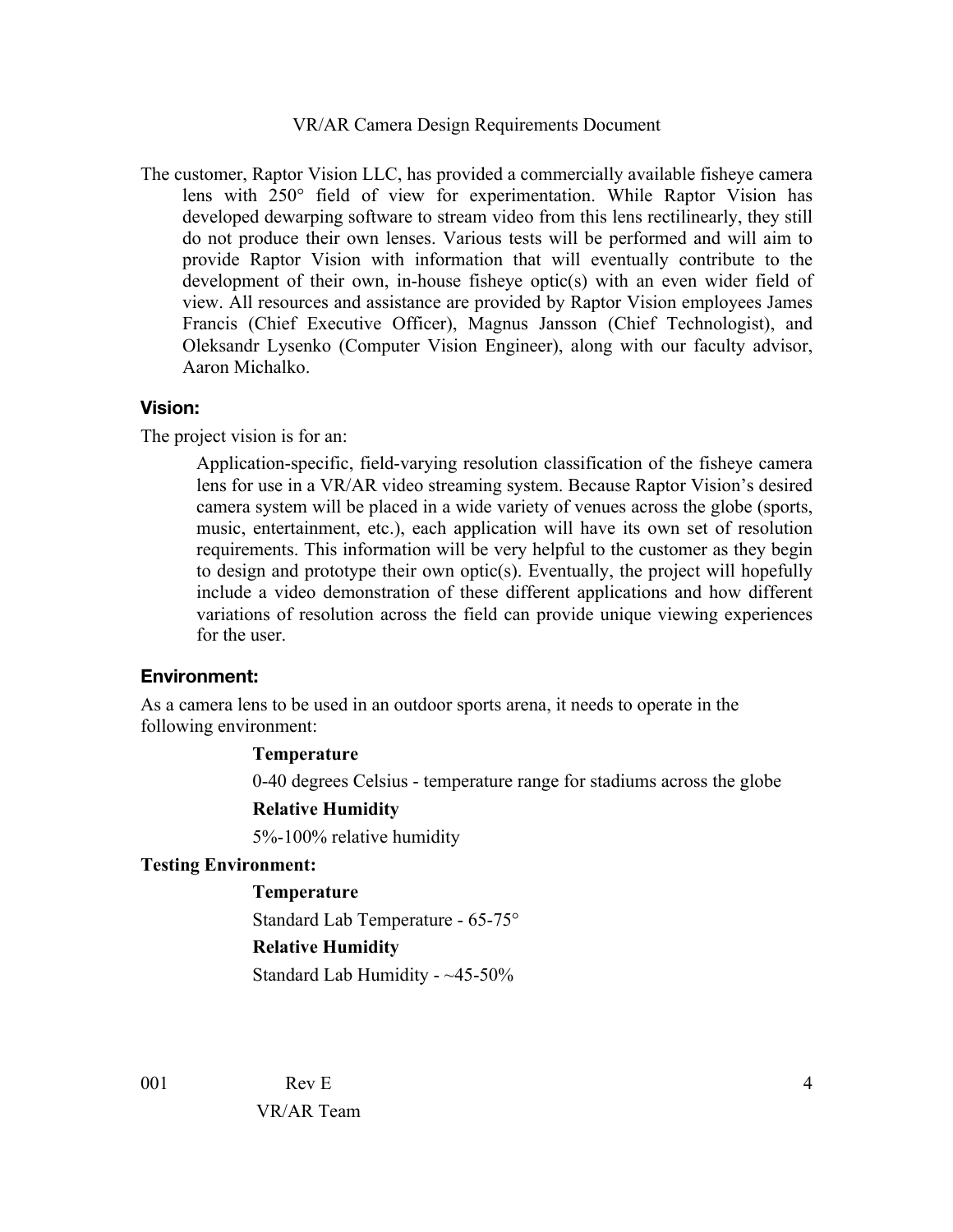# **Regulatory Issues:**

None

# **Fitness for Use:**

# **Testing Procol**

Something similar to the following testing protocol will be followed:

To test the optic, the entire FOV must be looked at. We will rotate the lens around a bar target and test both resolution and MTF at various points in the field. This will allow us to get a good understanding of how the lens will perform in various environments. Resolution from such a wide angle will vary from a standard lens, as it has such high angles. y=f(tan(theta)) will go to infinity at  $90^\circ$ , and we will clearly pass that with a 125  $^\circ$ HFOV. We will use the information we receive from the tests to define resolution for ourselves.

**Test Setup**





**Figure 1:** Rough white-board sketch (left) and computer block diagram (right) of potential testing set-up including the lens being tested and a bar target. Data will be recorded at a number of polar (lens) and azimuth (bar target) angle combinations.

This will allow the team to determine how far away the camera is able to be placed to still resolve objects such as a soccer ball or the drummer in the back of the stage.

001 Rev E VR/AR Team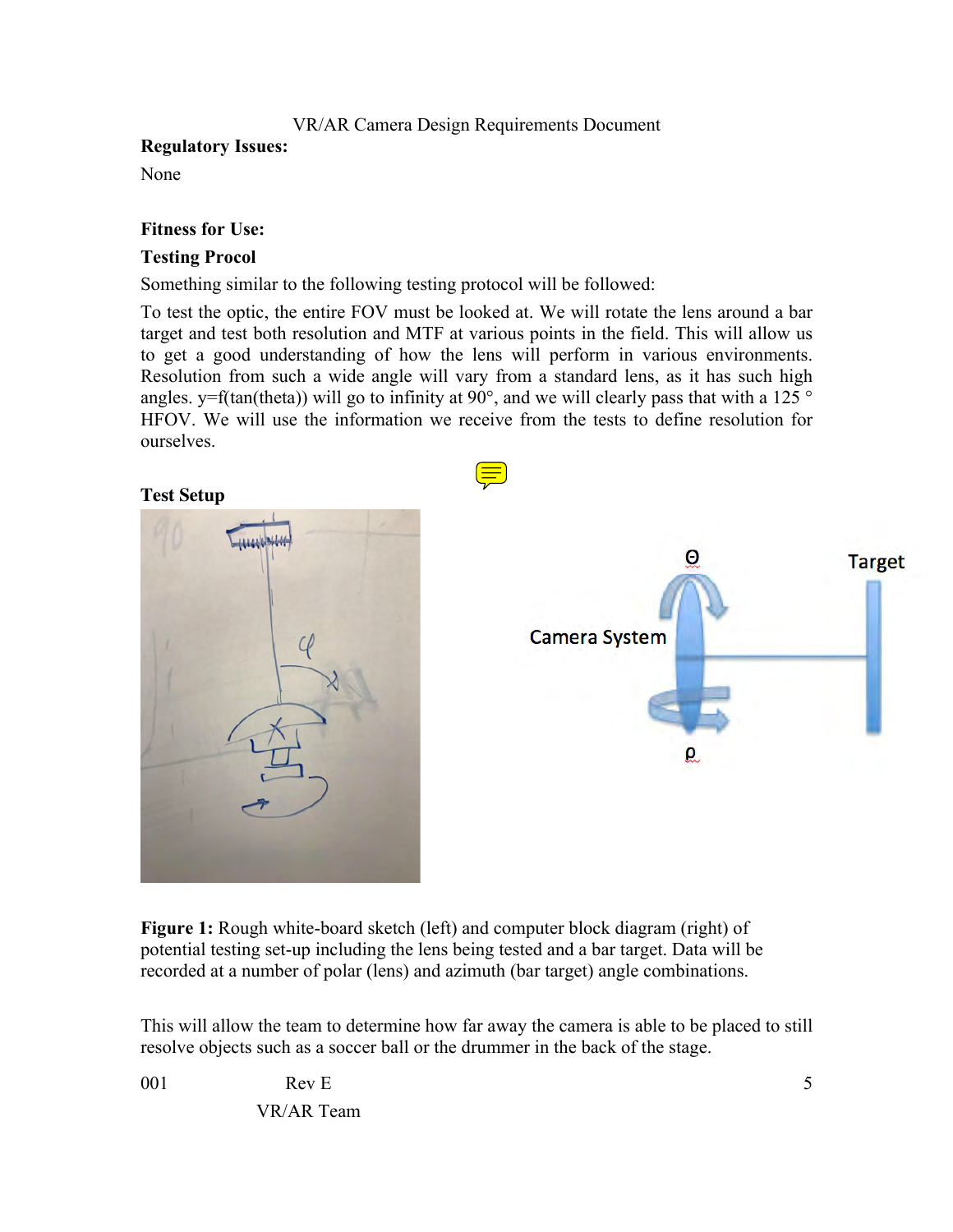#### **Measurements**

To test the optic, the team must investigate the entire FOV must be looked at. We will rotate the lens around a bar target and test resolution at various points in the field. The team plans on recording resolution data across the entire FOV at specific locations. These locations will not be placed linearly, but rather in equally weighted circles around the field, which will allow for an equally weighted view of the field. We plan to take 5 rho rotation measurements at the angles defined in the table below across 8 symmetrical theta rotations every 45° as seen in the figure below. This calls for 40 total measurements. Our definition of resolution will be dependent on available software. The resolution results will be presented in a color map of the entire field, so that the customer can visualize where in the field there is good and bad resolution.

| 5                        | $125^\circ \equiv$ |          |
|--------------------------|--------------------|----------|
|                          | 111.80°            | $\Theta$ |
| $^{\prime}$ <sub>3</sub> | 96.82°             | $\rho$   |
|                          | 79.06°             |          |
|                          | 55.90°             |          |
|                          |                    |          |

# **System Description:**

#### **The test set-up will:**

Contain a camera lens with 250° field of view

• Entanyia Product

Contain a sensor of the following (or similar) specifications:

\*Lens has both S and C mount capability, so any off-the-shelf detector can be used

- $\bullet$  60+ fps
- $\bullet$  1.1" diagonal

001 Rev E

VR/AR Team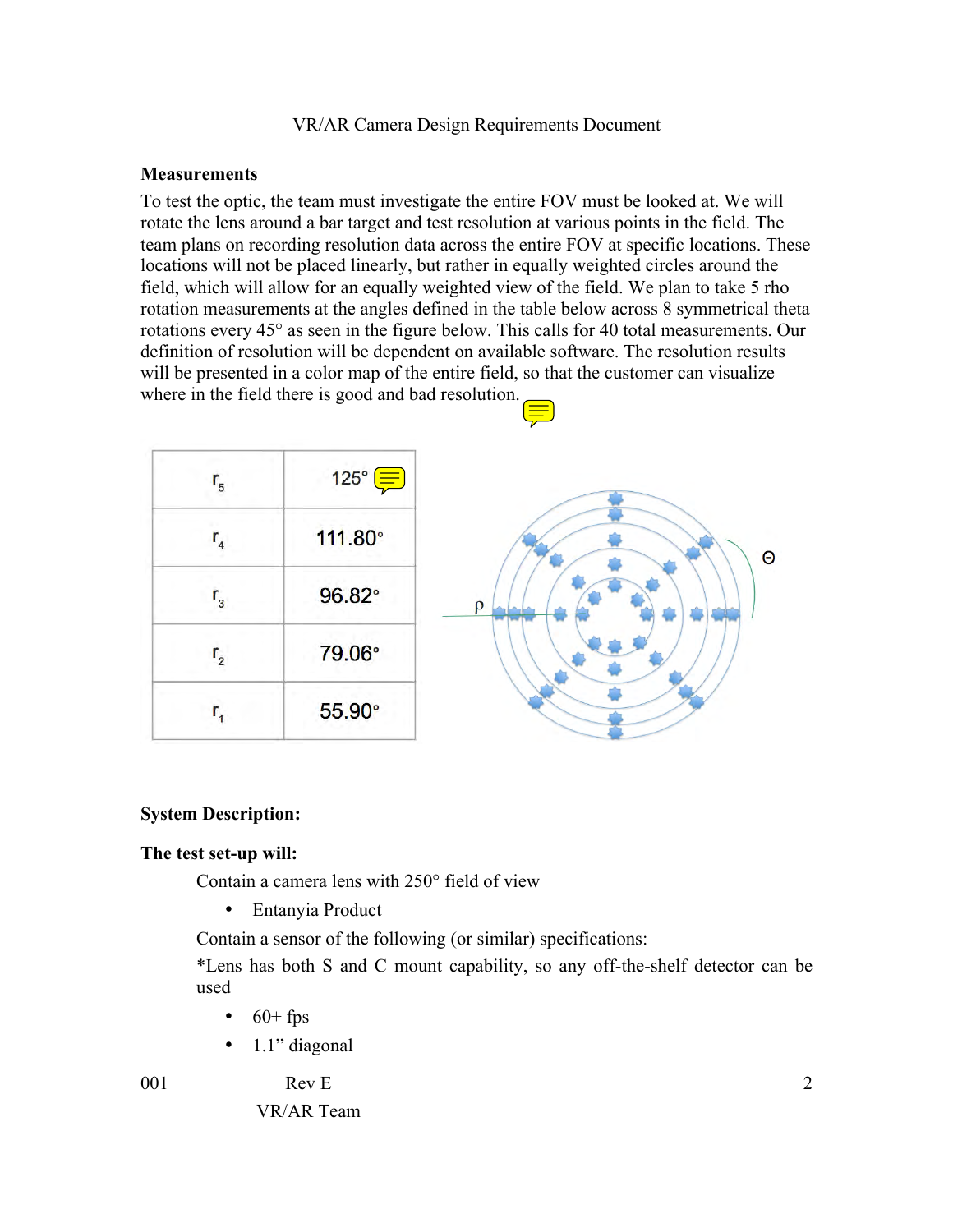- Color
- 12+ megapixels of  $\sim$ 4.5 micron size

For now, using GoPro camera sensor provided by customer

Utilize a bar target as a resolution standard

Test the lens in various real world environments.

This will allow us to see how the lens will perform in a sports, concert, etc. environment before shipping the lens back. We would also like to test the lenses' performance in these environments so that problems in the differences can be targeted and fixed. This will allow the team to determine how well the lens will perform, and where Raptor Vision should take the design when the semester is over.

| <b>From Customer</b>              | From U of R                                                                |  |
|-----------------------------------|----------------------------------------------------------------------------|--|
| Entanyia 250° FOV<br>Fisheye Lens | Mechanical Mount<br>for Camera<br>Theta<br>Rotation<br><b>Rho Rotation</b> |  |
| Camera Sensor                     | Resolution<br>Chart/Point Source                                           |  |

| Required For Testing |  |  |
|----------------------|--|--|
|----------------------|--|--|

The Entaniya lens and camera sensor provided by Raptor Vision together cost ~\$2000. The entire test set-up, outside of these things provided by Raptor Vision, is provided by The Institute of Optics for free.

# **It is desirable that:**

We create a video demonstration of the test results and their potential effect on video streaming experience. Such as a Yellowjackets sports game, on-campus concert, and other popular campus events.

• This is dependent on our access to Raptor Vision's dewarping software, and/or also on the help of a computer science graduate student from the University of Rochester.

001 Rev E VR/AR Team